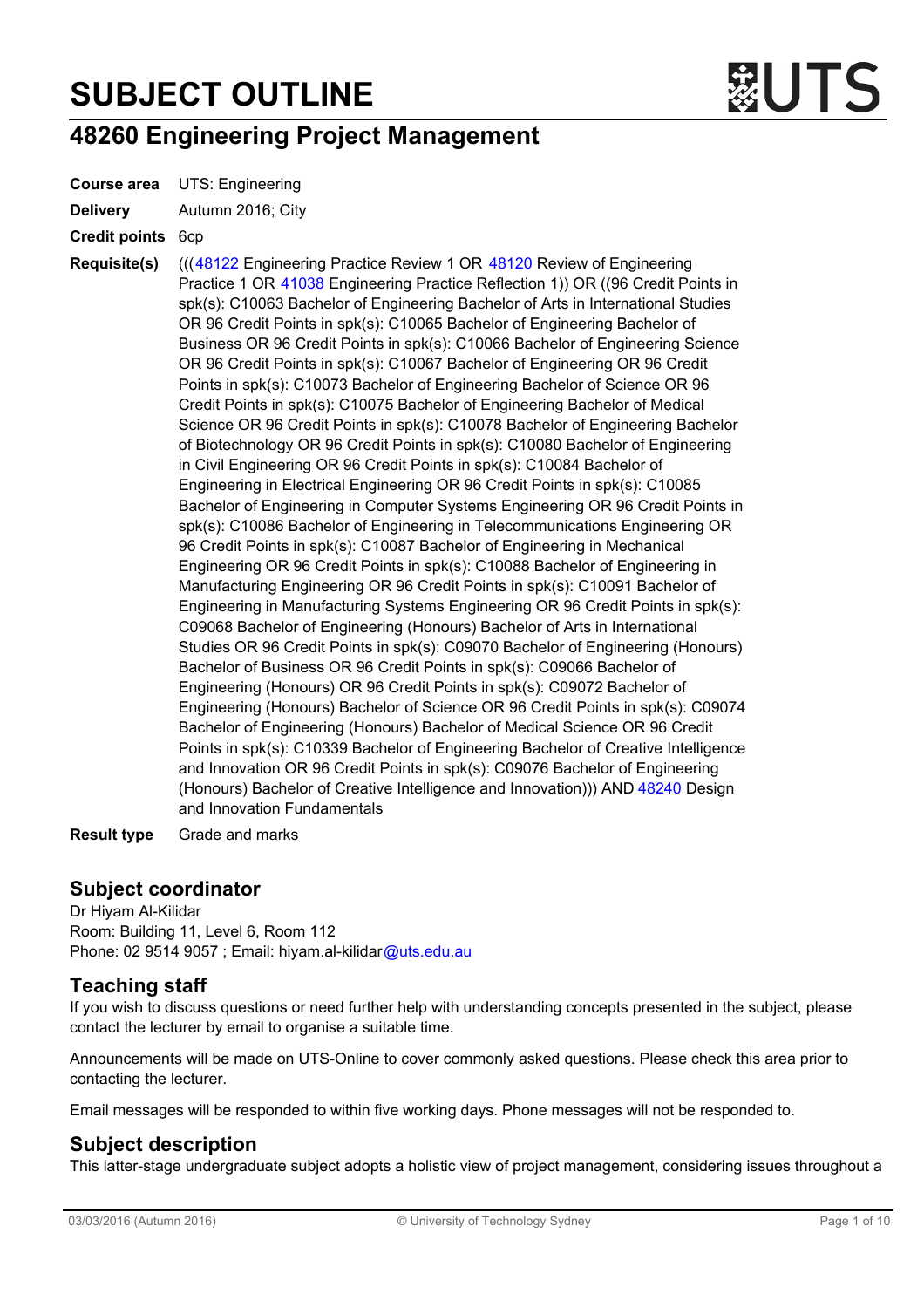project life cycle. It considers the legal, contractual and managerial responsibilities of engineering managers and organisations, from the definition phase of a project to its conclusion. The perspective of stakeholders, particularly the project manager, are considered. The emphasis is interdisciplinary and relevant to all fields of engineering. Topics include: modern project management practices; organisational strategy, structures and culture; project delivery; definition, timing, costing and planning; managing risk and scheduling resources; project leadership, teams and inter-oganisational relationships; project management contract law; conflict resolution, progress and performance; and project measurement, evaluation, audit and closure. This compulsory core Engineering subject involves relevant, practice-oriented assessment tasks.

## Subject objectives

Upon successful completion of this subject students should be able to:

- 1. Apply project management tools and techniques
- 2. Apply report writing & oral presentation skills
- 3. Demonstrate competency in teamwork
- 4. Conduct critical self and peer review of work skills
- 5. Apply research skills

This subject also contributes specifically to the development of the following faculty course intended learning outcomes and Engineering Australia (EA) Stage 1 competencies:

- $\bullet$ B4. Apply decision making methodologies to evaluate solutions for efficiency, effectiveness and sustainability, which is linked to EA Stage 1 Competencies: 1.2, 2.1 (B.4)
- $\bullet$ B6. Demonstrate research skills, which is linked to EA Stage 1 Competencies: 1.4, 2.1 (B.6)
- D1. Manage own time and processes effectively by prioritising competing demands to achieve personal goals, which is linked to EA Stage 1 Competencies: 3.5, 3.6 (D.1)
- E1. Communicate effectively in ways appropriate to the discipline, audience and purpose, which is linked to EA  $\bullet$ Stage 1 Competency: 3.2 (E.1)
- E2. Work as an effective member or leader of diverse teams within a multi-level, multi-disciplinary and multi-cultural  $\bullet$ setting, which is linked to EA Stage 1 Competencies: 2.4, 3.2, 3.6 (E.2)
- E3. Identify and apply relevant project management methodologies, which is linked to EA Stage 1 Competencies:  $\bullet$ 1.6, 2.2, 2.4 (E.3)
- $\bullet$ F1. Be able to conduct critical self-review and performance evaluation against appropriate criteria as a primary means of tracking personal development needs and achievements, which is linked to EA Stage 1 Competency: 3.5 (F.1)
- F2. Appreciate ethical implications of professional practice, which is linked to EA Stage 1 Competency: 3.1 (F.2)

## Teaching and learning strategies

This subject includes 3 hours per week of face-to-face contact with the subject facilitator and peers. To gain the most from this time students should read the reference materials before attending class for that week.

The face-to-face class is run in a modified lecture format. Some theory (from the readings) will be further reinforced and relevant industry examples given where appropriate. The subject involves a significant group project based on research and interaction with industry. In this assessment task students prepare authentic industry documents such as a project plan, progress and status reports. Students need to fully engage with this project. Some time is given in class for students to collaborate on this project.

It is considered that to gain a pass on an undergraduate subject in Faculty of Engineering and IT at UTS an average student will be required to spend 150 hours per session of study in that subject. It is anticipated you will spend at least a total of 10 hours per week on this subject.

## Content

The specific material to be covered includes;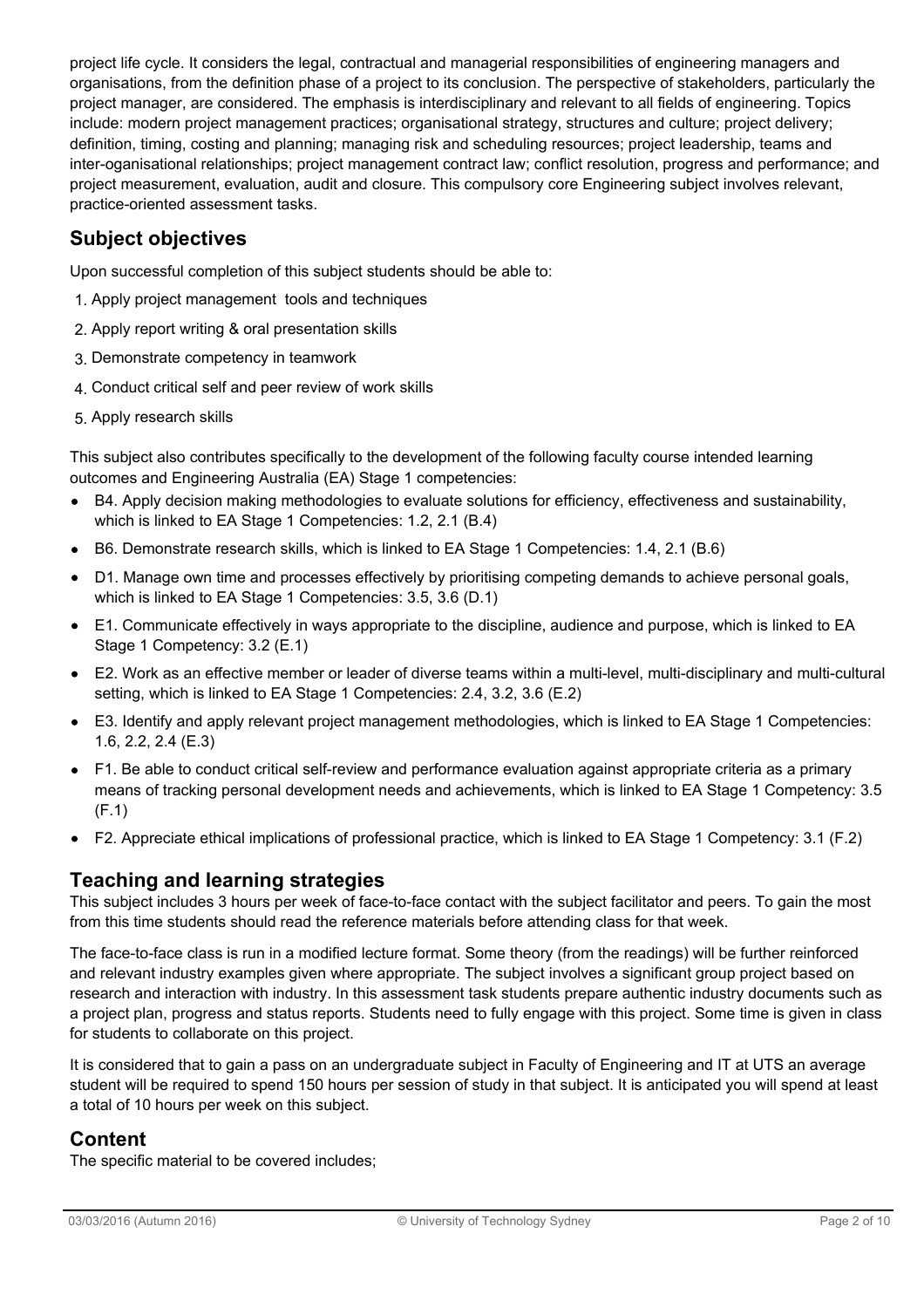- Modern Project Management practices
- Project Delivery; Definition, Timing, Costing, Planning
- Managing risk and scheduling resources
- Project teams
- Progress and performance
- Project measurement, evaluation, and closure

## Program

| <b>Week/Session</b> | <b>Dates</b> | <b>Description</b>                                                                                                                                                                            |
|---------------------|--------------|-----------------------------------------------------------------------------------------------------------------------------------------------------------------------------------------------|
| 0                   | 14 Mar       | Students should read the Subject Outline and watch the introductory lecture.                                                                                                                  |
|                     |              | Notes:                                                                                                                                                                                        |
|                     |              | Start 2. Group Assignment                                                                                                                                                                     |
|                     |              | 'Sign up' to a topic group through Groups on 48260 UTSOnline.                                                                                                                                 |
|                     |              | Groups are formed by the subject co-ordinator based on the topic you selected and<br>'allocated' lists. The lecturer will place those students who do not nominate into a<br>topic and group. |
|                     |              | Only those students allocated to the lecture and seminar will be placed in groups.                                                                                                            |
| 1                   | 21 Mar       | Topic Presentation: Modern Project Management. Text: Chpt 1                                                                                                                                   |
|                     |              | Notes:                                                                                                                                                                                        |
|                     |              | 2. Group Assignment                                                                                                                                                                           |
|                     |              | Group members will be introduced to each other.                                                                                                                                               |
|                     |              | Group members will individually consider what they can contribute to the group.                                                                                                               |
|                     |              | Time will be given in class for groups to collaborate.                                                                                                                                        |
| 2                   | 28 Mar       | Topic Presentation: Managing Project Teams. Text: Chapt. 12                                                                                                                                   |
|                     |              | Notes:                                                                                                                                                                                        |
|                     |              | 2. Group Assignment                                                                                                                                                                           |
|                     |              | Time will be given in class for groups to collaborate.                                                                                                                                        |
|                     | 4 Apr        | Topic Presentation: Defining the Project.<br>Text: Chpt 4                                                                                                                                     |
|                     |              | Notes:                                                                                                                                                                                        |
|                     |              | 2. Group Assignment                                                                                                                                                                           |
|                     |              | Time will be given in class for groups to collaborate                                                                                                                                         |
|                     |              |                                                                                                                                                                                               |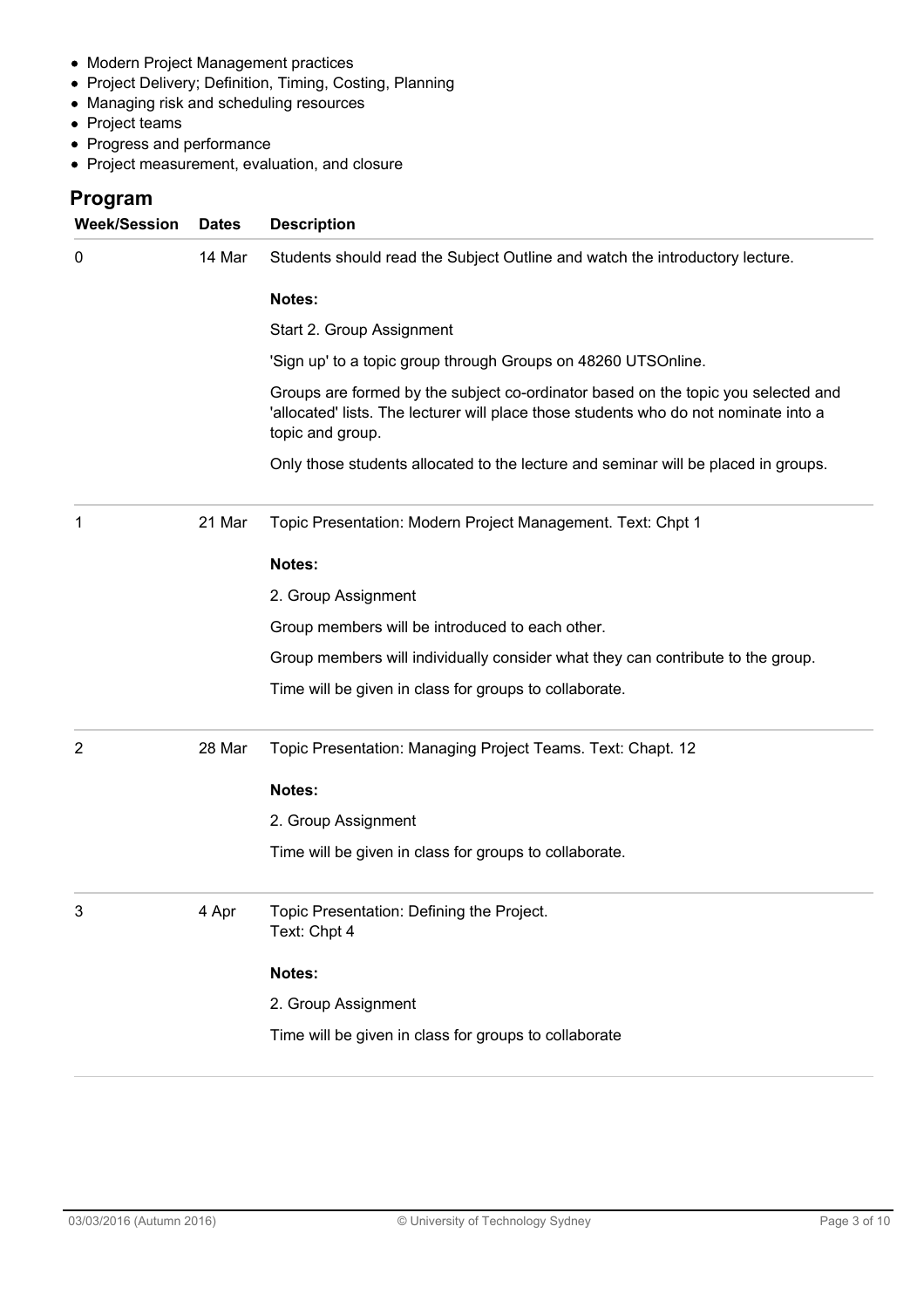| 4  | Topic Presentation: Estimating Project cost and time<br>Text: Chpt 5 |                                                                                                       |
|----|----------------------------------------------------------------------|-------------------------------------------------------------------------------------------------------|
|    |                                                                      | Notes:                                                                                                |
|    |                                                                      | 2. Group Assignment                                                                                   |
|    |                                                                      | Time will be given in class for groups to collaborate.                                                |
| 5  | 18 Apr                                                               | <b>Topic Presentation: Managing Risk</b><br>Text: Chpts 7                                             |
|    |                                                                      | Notes:                                                                                                |
|    |                                                                      | 2. Group Assignment                                                                                   |
|    |                                                                      | Time will be given in class for groups to collaborate.                                                |
|    | 25 Apr                                                               | StuVac - non teaching                                                                                 |
|    |                                                                      | Notes:                                                                                                |
|    |                                                                      | Avoiding Plagiarism quiz closes                                                                       |
| 16 | 2 May                                                                | Topic Presentation: Develop[ing Project Plan                                                          |
|    |                                                                      | Text: Chpt 6                                                                                          |
|    |                                                                      | Notes:                                                                                                |
|    |                                                                      | 2. Group Assignment                                                                                   |
|    |                                                                      | Time will be given in class for groups to collaborate.                                                |
| 7  | 9 May                                                                | Topic Presentation: Scheduling Resources                                                              |
|    |                                                                      | Text: Chpt 8                                                                                          |
|    |                                                                      | Notes:                                                                                                |
|    |                                                                      | 2. Group Assignment                                                                                   |
|    |                                                                      | Groups should meet to finalise their group project. Time will be given in class for<br>collaboration. |
| 8  | 16 May                                                               | Lecture: Progress and Performance - Control Cycle                                                     |
|    |                                                                      | Text: Chpt 13                                                                                         |
|    |                                                                      | Notes:                                                                                                |
|    |                                                                      | 2. Group Assignment                                                                                   |
|    |                                                                      | Time will be given in class for collaboration.                                                        |
|    |                                                                      |                                                                                                       |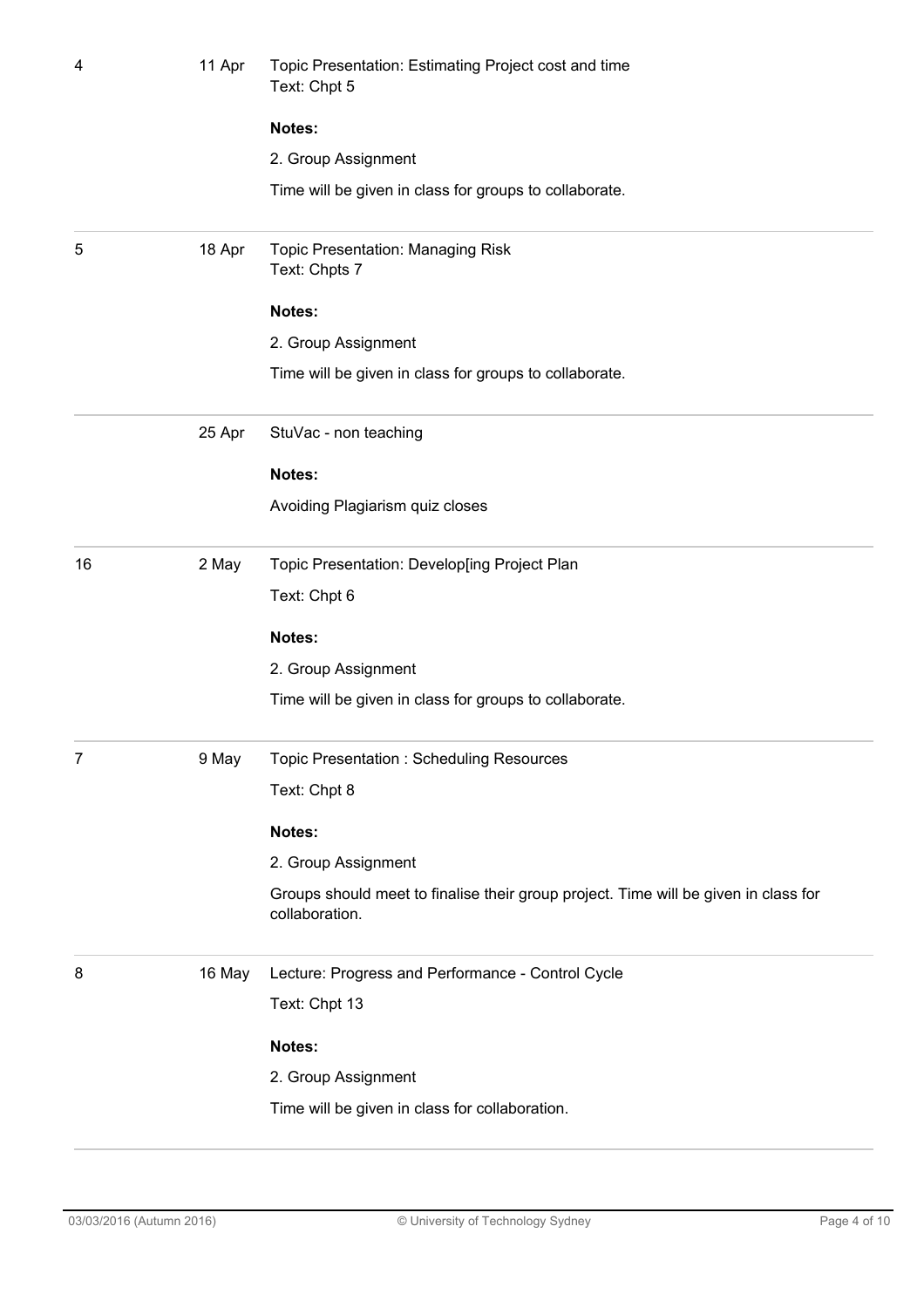| 9  | 23 May | <b>Topic Presentation: Project Closure</b><br>Text: Chpt 14                                                                                                             |  |  |  |
|----|--------|-------------------------------------------------------------------------------------------------------------------------------------------------------------------------|--|--|--|
|    |        | Notes:                                                                                                                                                                  |  |  |  |
|    |        | 2. Group Assignment                                                                                                                                                     |  |  |  |
|    |        | Time will be given in class for collaboration.                                                                                                                          |  |  |  |
| 10 | 30 May | 2. Group Assignment                                                                                                                                                     |  |  |  |
|    |        | 2.1.3 Group Report Presentations                                                                                                                                        |  |  |  |
|    |        | The subject coordinator will advise which room you are to attend.                                                                                                       |  |  |  |
|    |        | Your timeslot will be based on your 'allocated' seminar.                                                                                                                |  |  |  |
|    |        | Notes:                                                                                                                                                                  |  |  |  |
|    |        | Access SPARK, rate your group members and provide written feedback on their<br>performance. Further details to be provided in class. This is a summative<br>assessment. |  |  |  |
| 11 | 6 Jun  | Lecture: Revision                                                                                                                                                       |  |  |  |
|    |        | 4. Formal Examination Period (students to refer to the University Exam Timetable for<br>location and time of Final Examination)                                         |  |  |  |
|    |        | Note: Students must achieve a mark of 50% in the final examination and greater than<br>50% overall to pass the subject.                                                 |  |  |  |
|    |        | Notes:                                                                                                                                                                  |  |  |  |
|    |        | If you have obtain a mark of $>= 50\%$ for the subject, but have failed in the<br>compulsory assessment item, you will be awarded a Fail (X) grade for the subject.     |  |  |  |

The Description column gives the lecture topic and textbook reference.

## Assessment

Information on general Faculty policy about assessment procedures etc. is provided in the Faculty Student guide. The following information is provided in addition to this, and covers any variations to the defaults in the course guide.

#### Submitting and collecting assignments

All deliverables associated with the group project must be submitted in hard copy AND online to the 'turnitin' antiplagiarism system. See the Turnitin section in the Assignments section of UTSOnline for more information.

All hardcopy assignments should be submitted directly to your lecturer at the start of the lecture.

If you have obtain a mark of  $>$  or = 50% for the subject, but have achieved less than 50% in the final exam your mark will be recorded as an X grade.

#### Extensions and late assignments

No late assignments are accepted.

Extensions of time will only be granted under exceptional circumstances. Requests for extensions of time must be submitted in writing to the Subject Coordinator prior to the due date of the relevant assessment task. The supporting evidence such as a Doctor's Certificate, Police Report or Statutory Declaration should be attached to this request. Attach a copy of the approval for an extension of time and the supporting evidence to the submitted Assessment Task.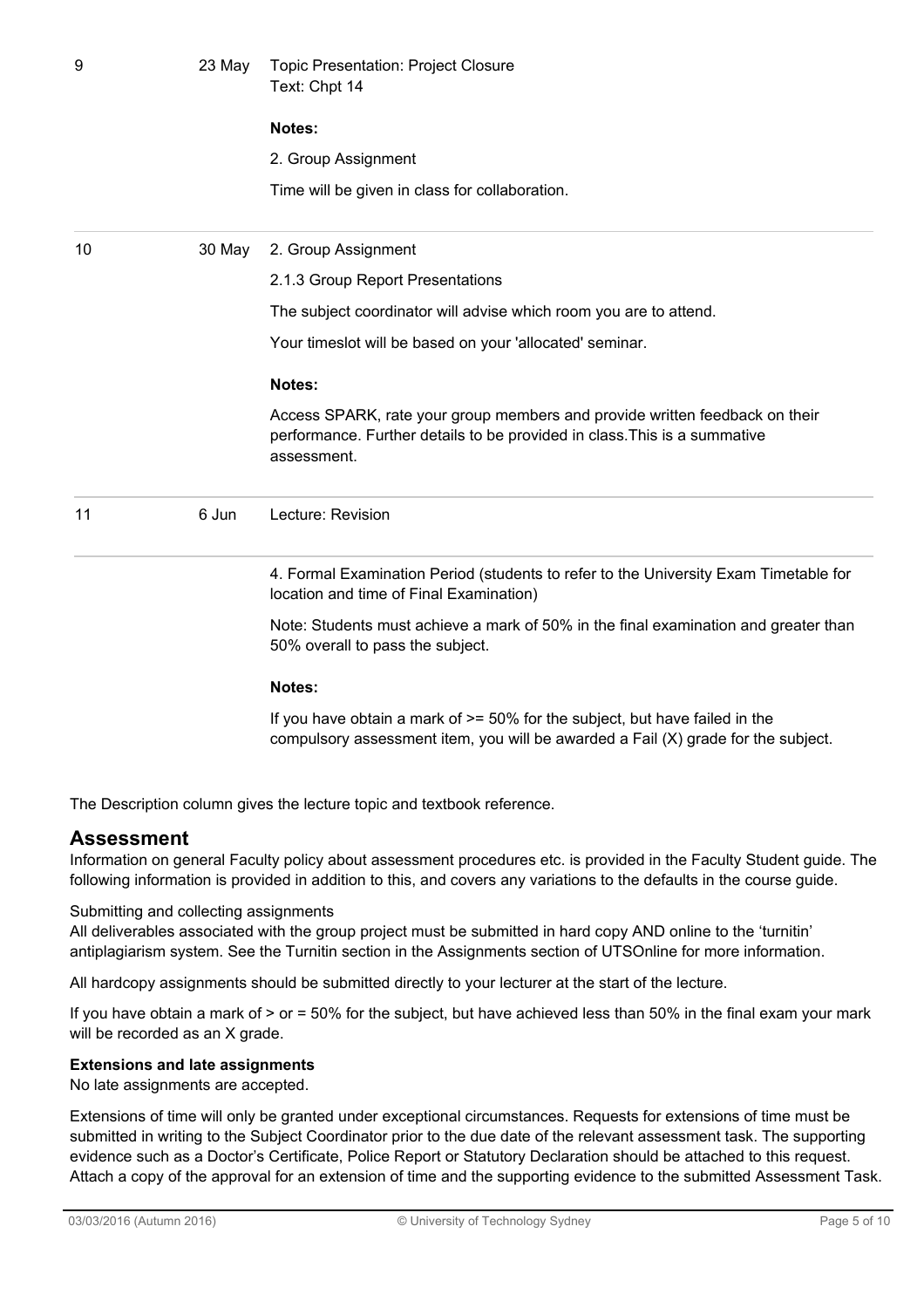The Subject Coordinator reserves the right to apply a penalty or reject the late submission. Any deviations from this will be penalised at the rate of 10% per day late.

#### Required Assignment Format

All written assignments must be typed and should meet the following format:

- Report format is required for the Group Project. Resources relating to acceptable report format are nominate on UTSOnline.
- First page is Faculty Coversheet and is available on the Faculty website. This should be signed by all group members.
- Second page is the title page should include the subject name and number, assessment task's title, author/s name/s and student ID, date of submission and word count.
- Third page is a screenshot of your turnitin submission (if required) showing the similarity index and your name.
- Fourth page should be the relevant marking sheet.
- In accordance with the FEIT cover sheet put you name(s) and SID on each page as a header. Date and page number should be included as a footer. Page number is most accessible on the right hand side of the page.
- Adher to the word count nominated for each assessment task. You have +/- tolerance of 10%.
- Include the Contents, List of Figures and List of Tables.
- All reference material should generally be more recent than 2010.
- One and a half-space the text to allow room for comments.
- Print only on single side of paper.
- The Group assignment should be bound as 3 documents namely: Plan and Abstract, Report, 2\*Project Progress and Status Reports.
- As a precaution, you are required to always keep a copy of your work. If it gets misplaced or lost, there should be another copy that you can submit.
- All sources must be adequately and accurately referenced using the UTS:Harvard referencing style (Parenthetical Author Date style). Details of this system are available from the UTS:Library website.

#### Assessment task 1: Avoiding Plagiarism Quiz

Intent: To ensure that students are aware of the appropriate academic conduct

Objective(s): This assessment task addresses subject learning objectives:

2 and 4

This assessment task contributes to the development of the following course intended learning outcomes:

 $F.1$  and  $F.2$ 

Type: Quiz/test

Groupwork: Individual

Weight: Mandatory task that does not contribute to subject mark

Task: Online multiple choice quiz.

An online quiz called 'Avoiding Plagiarism' is available under 48260 UTSOnline Assessment Tasks.

Review the resource materials provided.

Students are then required to complete the Online multiple choice quiz to ensure they have an understanding of relevant Academic Conduct and related procedures. Students are required to get a minimum of 95/105 for this quiz. 2 attempts are allowed. This assessment task is compulsory. Final marks will be withheld until a satisfactory pass in this assessment task has been achieved.

Due: See Program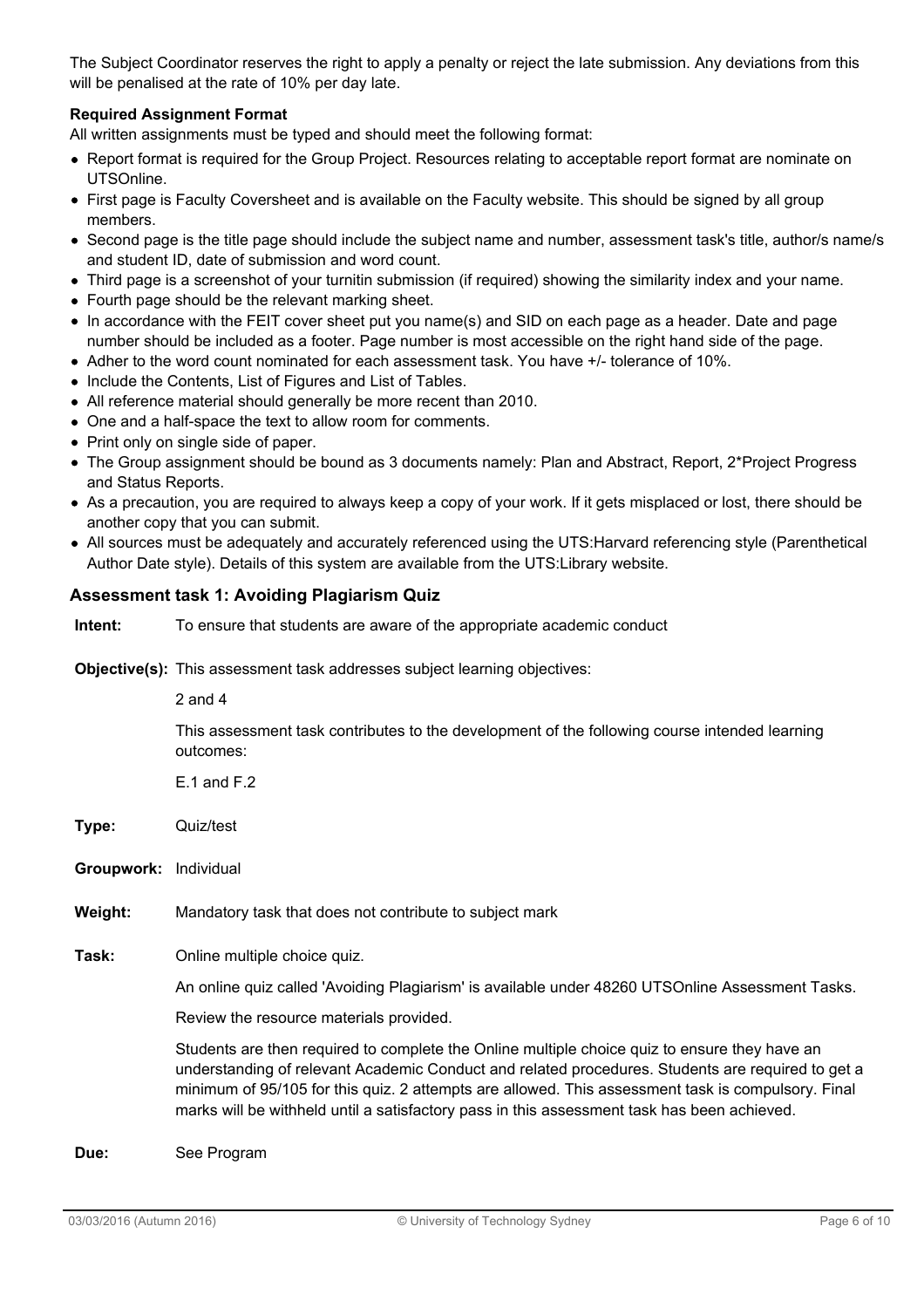| <b>Criteria</b><br>linkages: | Criteria                                                                                                                                                             | Weight (%) | <b>SLOs</b>    | <b>CILOs</b>       |  |  |  |
|------------------------------|----------------------------------------------------------------------------------------------------------------------------------------------------------------------|------------|----------------|--------------------|--|--|--|
|                              | <b>Communicate Effectively</b>                                                                                                                                       | 50         | $\overline{2}$ | E.1                |  |  |  |
|                              | Demonstrate Ethical Approach                                                                                                                                         | 50         | 4              | F.2                |  |  |  |
|                              | SLOs: subject learning objectives<br>CILOs: course intended learning outcomes                                                                                        |            |                |                    |  |  |  |
|                              | Assessment task 2: Group Project (& sub-tasks)                                                                                                                       |            |                |                    |  |  |  |
| Intent:                      | To organize & work as a team to define, produce & present outcomes, and to monitor the Project<br>Management process                                                 |            |                |                    |  |  |  |
|                              | <b>Objective(s):</b> This assessment task addresses subject learning objectives:                                                                                     |            |                |                    |  |  |  |
|                              | , $1, 2$ and $3$                                                                                                                                                     |            |                |                    |  |  |  |
|                              | This assessment task contributes to the development of the following course intended learning<br>outcomes:                                                           |            |                |                    |  |  |  |
|                              | B.4, B.6, D.1, E.1, E.2, E.3 and F.1                                                                                                                                 |            |                |                    |  |  |  |
| Type:                        | Project                                                                                                                                                              |            |                |                    |  |  |  |
| Groupwork:                   | Group, group assessed                                                                                                                                                |            |                |                    |  |  |  |
| Weight:                      | 40%                                                                                                                                                                  |            |                |                    |  |  |  |
| Task:                        | You will work in groups of up to 9 people to develop a detailed project management plan for a given<br>project.<br>Your plan should include (but is not limited to): |            |                |                    |  |  |  |
|                              |                                                                                                                                                                      |            |                |                    |  |  |  |
|                              | Activities, Network Diagram, Risk Management Plan, Resource Plan, Microsoft Project (or<br>equivelant) generated program, Detailed Financial Estimates, etc          |            |                |                    |  |  |  |
|                              | Details of the project and the deliverabvles will be made available in week 1.                                                                                       |            |                |                    |  |  |  |
| Due:                         | Various due dates depending on the particular deiverable. See assignment brief to be made<br>available in week 1.                                                    |            |                |                    |  |  |  |
| Criteria                     | Criteria                                                                                                                                                             | Weight (%) | <b>SLOs</b>    | <b>CILOS</b>       |  |  |  |
| linkages:                    | <b>Proficient Communication</b>                                                                                                                                      | 30         | 2, 3           | B.4, D.1, E.1      |  |  |  |
|                              | Appropriate Project Management tools and<br>techniques used correctly                                                                                                | 40         | 1              | D.1, E.2, E.3, F.1 |  |  |  |
|                              | Appropriate professional use and<br>management of research                                                                                                           | 30         |                | B.6                |  |  |  |
|                              | SLOs: subject learning objectives<br>CILOs: course intended learning outcomes                                                                                        |            |                |                    |  |  |  |
| <b>Further</b>               | <b>Required Assignment Format</b>                                                                                                                                    |            |                |                    |  |  |  |
| information:                 | See earlier requirements.                                                                                                                                            |            |                |                    |  |  |  |

## Assessment task 3: In class exercises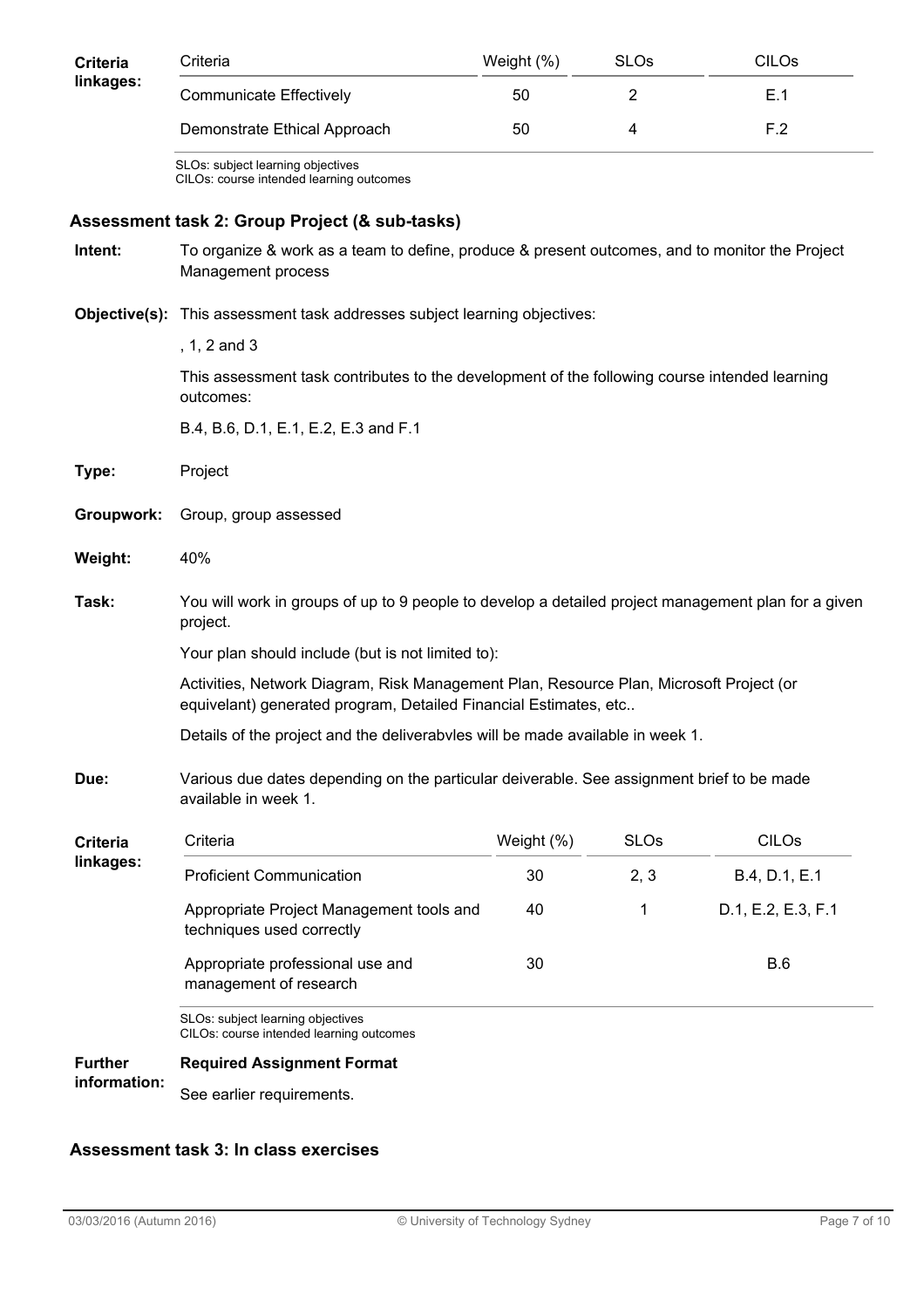Intent: To develop further understanding of the issues associated with Project Management

Objective(s): This assessment task addresses subject learning objectives:

|                              | 1 and $4$                                                                                                                                                                                                                                                                                                                                  |            |             |              |  |  |  |  |
|------------------------------|--------------------------------------------------------------------------------------------------------------------------------------------------------------------------------------------------------------------------------------------------------------------------------------------------------------------------------------------|------------|-------------|--------------|--|--|--|--|
|                              | This assessment task contributes to the development of the following course intended learning<br>outcomes:                                                                                                                                                                                                                                 |            |             |              |  |  |  |  |
|                              | $D.1$ and $E.3$                                                                                                                                                                                                                                                                                                                            |            |             |              |  |  |  |  |
| Type:                        | <b>Exercises</b>                                                                                                                                                                                                                                                                                                                           |            |             |              |  |  |  |  |
| Groupwork:                   | Individual                                                                                                                                                                                                                                                                                                                                 |            |             |              |  |  |  |  |
| Weight:                      | 10%                                                                                                                                                                                                                                                                                                                                        |            |             |              |  |  |  |  |
| Task:                        | To ensure that you have understood the material presented in the lectures and in the recommended<br>chapters in the textbook, online quizzes have been developed. Details of these are available in the<br>Assessment Task section of 48260 UTSOnline. Closing dates for the quizzes are given in the<br>Program section of this document. |            |             |              |  |  |  |  |
| <b>Criteria</b><br>linkages: | Criteria                                                                                                                                                                                                                                                                                                                                   | Weight (%) | <b>SLOs</b> | <b>CILOs</b> |  |  |  |  |
|                              | Correct understanding of Project<br>Management concepts                                                                                                                                                                                                                                                                                    | 100        | 1, 4        | D.1, E.3     |  |  |  |  |
| Intent:                      | CILOs: course intended learning outcomes<br><b>Assessment task 4: Final exam</b><br>Understanding of key concepts.                                                                                                                                                                                                                         |            |             |              |  |  |  |  |
| Objective(s):                | This assessment task addresses subject learning objectives:                                                                                                                                                                                                                                                                                |            |             |              |  |  |  |  |
|                              | 1                                                                                                                                                                                                                                                                                                                                          |            |             |              |  |  |  |  |
|                              | This assessment task contributes to the development of the following course intended learning<br>outcomes:                                                                                                                                                                                                                                 |            |             |              |  |  |  |  |
|                              | $E.1$ and $E.3$                                                                                                                                                                                                                                                                                                                            |            |             |              |  |  |  |  |
| Type:                        | Examination                                                                                                                                                                                                                                                                                                                                |            |             |              |  |  |  |  |
| Groupwork:                   | Individual                                                                                                                                                                                                                                                                                                                                 |            |             |              |  |  |  |  |
| Weight:                      | 50%                                                                                                                                                                                                                                                                                                                                        |            |             |              |  |  |  |  |
| <b>Criteria</b>              | Criteria                                                                                                                                                                                                                                                                                                                                   | Weight (%) | <b>SLOs</b> | <b>CILOs</b> |  |  |  |  |
| linkages:                    | Correct understanding of Project<br>Management concepts                                                                                                                                                                                                                                                                                    | 100        | 1           | E.1, E.3     |  |  |  |  |
|                              | SLOs: subject learning objectives                                                                                                                                                                                                                                                                                                          |            |             |              |  |  |  |  |

CILOs: course intended learning outcomes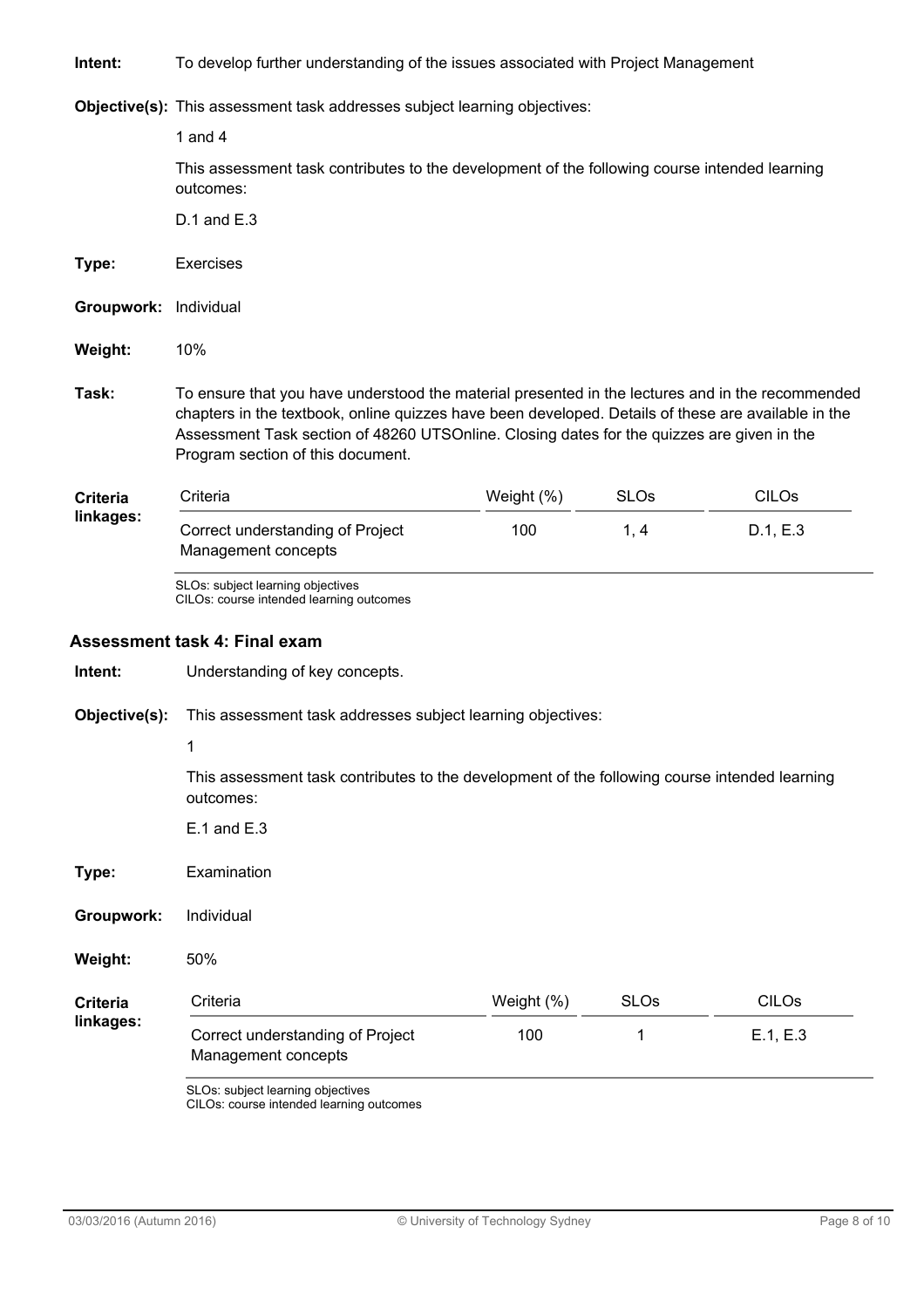## Use of plagiarism detection software

#### Turnitin Instructions

Electronic Assignment submission and plagiarism detection system

Turnitin is an online resource for educators and students and is an aid in the development of quality writing and research skills. Turnitin aims to prevent and detect plagiarism by comparing submitted papers to billions of pages of content located on the Internet and to the assignment databases. Electronic Turnitin copies of assignments must be submitted on or before the due date.

Some points to remember when submitting your assignment to Turnitin

- Name your submission file FAMILY NAME, SID.
- Remove the cover sheet and marking sheet before you submit electronically.
- Only submit the 'core' of your assignment to Turnitin.
- Only submit 48260 assignment to the 48260 site.
- Attach a screenshot of the turnitin page which shows the similarity index and your name to your hardcopy submission.

#### Moderation of marks

An electronic software program SPARK will be used to moderate the final marks in your Group Project. You are also required to give your group members written feedback. This is an important skill often required in industry.

#### Minimum requirements

In order to pass the subject, you must: comply with all assessment details given elsewhere in this guide and

- achieve a mark of at least 50% in the final examination and
- achieve a combined mark of at least 50% for all assessment items

#### Required texts

Larson E.W., Honig B., Gray C.F., Dantin U., Baccarini D., 2014, Project Management - The Managerial Process, McGraw - Hill Education, Australia ISBN 9781743071809 (pbk.)

This book is available for purchase through UTS:Co-Op Bookshop or as an e-book through the publisher.

Copies are in UTS:Library and FEIT Building 11 Learning Precinct.

#### References

Students should access the latest edition of these of these books. UTS:Library should be able to help here.

Hartley S, Project Management: A Competency-Based Approach, Pearson.

Hughes B and Cottrell M, Sofware Project Manangement. online

Faniran O, Engineering Project Management - An introductory text, Pearson.

Kerzner H, Project Management - A Systems Approach to Planning, Scheduling and Controlling, Van Nostrand Reinhold.

Meredith JR and Mantel SJ, Project Management - A Managerial Approach, John Wiley & Sons.

Morris P, The Management of Projects: The New Model.

Nicholas JM, Managing Business and Engineering Projects - Concepts and Implementation, Prentice-Hall.

Pinto JK and Kharbanda OP, "Project Management and Conflict Resolution", Project Management Journal.

PMI, Project Management Casebook, Project Management Institute.

PMI, A Guide to Project Management Body of Knowledge, Project Management Institute.

Smith WJ, Engineering Project Management, 1st ed: Blackwell Science.

Turner JR, The Handbook of Project-based Management, 2nd ed: McGraw-Hill.